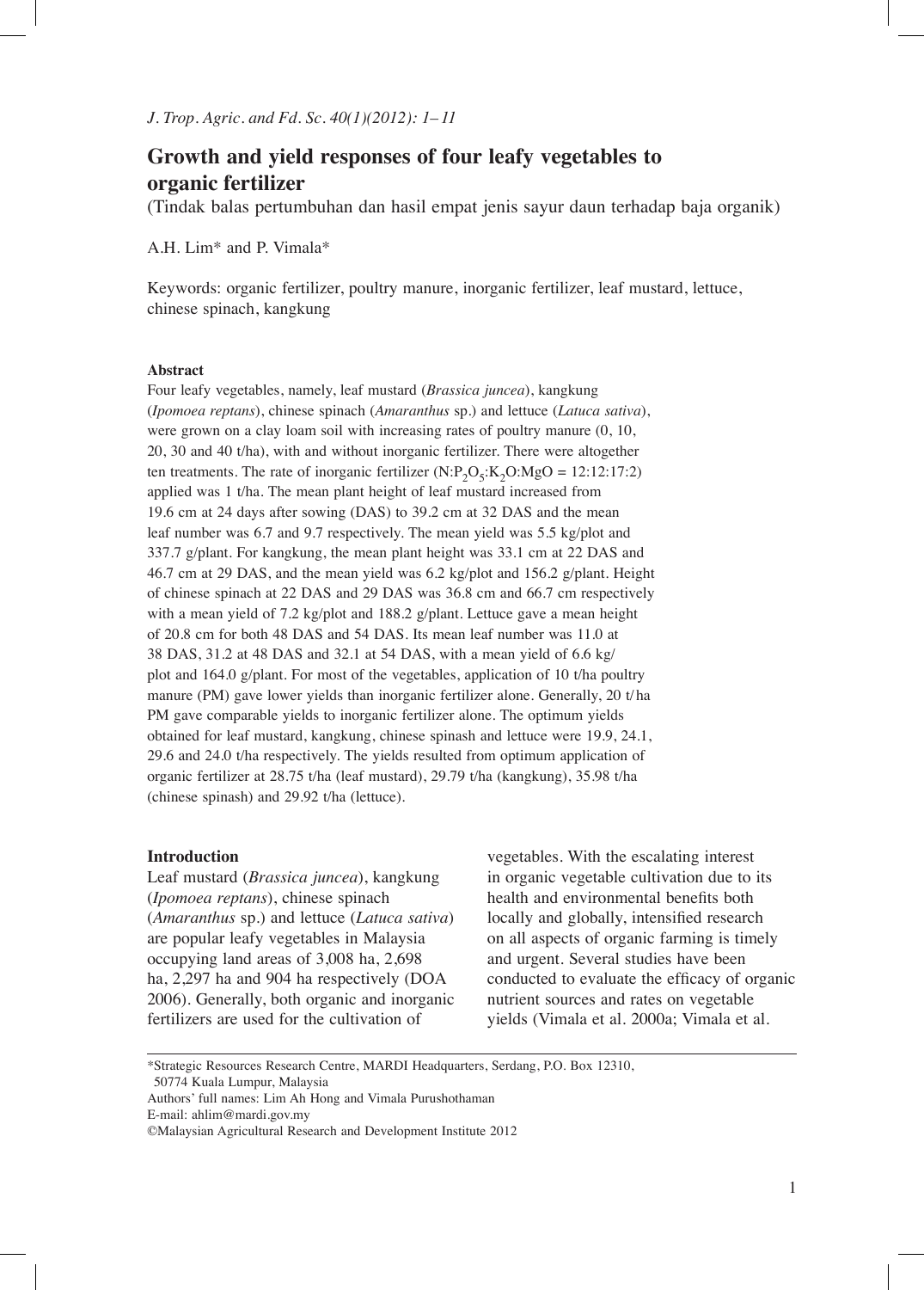2000b; Vimala et al. 2001; Vimala et al. 2004; Vimala et al. 2006; Vimala et al. 2007; Vimala et al. 2010). Organic nutrient sources have been reported to improve vegetable quality (Stoffella et al. 2003; Pavla and Pokluda 2008) and soil chemical, physical and biological properties (Berry et al. 2003; Vimala et al. 2006; Sanwal et al. 2006; Vimala et al. 2007; Chan et al. 2008). Recently, Ghorbani et al. (2008) reported that the application of poultry manure resulted in lower disease incidence compared to other organic and inorganic amendments. Soil N and P contents were found to be higher with poultry litter compared to several other organic nutrient sources (Gagnon and Simard 1999).

This study investigated the growth and yield responses of four leafy vegetables to poultry manure (PM) and PM + inorganic fertilizers (IF) with the objective of obtaining optimum rates of PM for organic cultivation of leafy vegetables and to determine yield reduction, if any, with organic fertilizer as the sole nutrient source.

# **Materials and methods** *Field details*

Poultry manure (PM) at 0, 10, 20, 30 and 40 t/ha with and without inorganic fertilizer (IF) were evaluated on four leafy vegetables grown on clay loam soil. The physical and chemical properties of the soil are presented in *Table 1*. A control treatment, without organic and inorganic fertilizers was included. There were altogether 10 treatments, as in *Table 2*. The treatments were arranged in randomized complete block design with three replicates. The leafy vegetables evaluated were leaf mustard, kangkung, chinese spinach and lettuce.

The organic fertilizer (PM) was applied as basal about a week before sowing/ transplanting and worked into the soil. The nutrient content and amounts of PM at 10, 20, 30 and 40 t/ha are presented in *Table 3*. Leaf mustard was transplanted to the field plots from nursery trays at 12 days after sowing (DAS), chinese spinach at 10

DAS and lettuce at 23 DAS. Kangkung seeds were sown directly into the soil. Plot size used was 2 m x 1 m and the planting distance was 20 cm x 20 cm to give 40 plants/plot.

For the PM + IF treatments, a compound fertilizer  $(N:P_2O_5:K_2O:MgO =$  $12:12:17:2 + Te$ ) was applied at 1 t/ha, in two split applications at one week (1st top) and three weeks (2nd top) after transplanting/ sowing. The compound fertilizers were applied in furrows in between the planting rows and covered with soil. The nutrient elements in the compound fertilizer applied are presented in *Table 4*.

Harvesting was at 33 DAS for leaf mustard, 35 DAS for chinese spinach, 32 DAS for kangkung and 62 DAS for lettuce. Routine agronomic practices were followed for crop management and pest control.

Table 1. Soil chemical properties

| Soil properties                             | Values |
|---------------------------------------------|--------|
| Clay $(\%)$                                 | 30.83  |
| Coarse sand $(\% )$                         | 4.20   |
| Fine sand $(\% )$                           | 35.42  |
| Silt $(\%)$                                 | 28.33  |
| $N(\%)$                                     | 0.11   |
| $P(\%)$                                     | 0.14   |
| Soluble P (ppm)                             | 252.00 |
| $CEC$ (cmol(+) $kg^{-1}$ )                  | 10.89  |
| Ex. Ca $(\text{cmol}(+)$ kg <sup>-1</sup> ) | 5.39   |
| Ex. K $(\text{cmol}(+)$ kg <sup>-1</sup> )  | 0.43   |
| Ex. Mg $(\text{cmol}(+)$ kg <sup>-1</sup> ) | 1.66   |
| Base Saturation (%)                         | 68.68  |
| Organic carbon $(\%)$                       | 1.21   |

| Table 2. List of treatments |  |
|-----------------------------|--|
|-----------------------------|--|

|                |             | Treatment Poultry manure Inorganic fertilizer |
|----------------|-------------|-----------------------------------------------|
| no.            | $(PM)$ t/ha | $(\text{IF})$ t/ha                            |
| 1              | 10          |                                               |
| $\overline{2}$ | 10          |                                               |
| 3              | 20          |                                               |
| $\overline{4}$ | 20          |                                               |
| 5              | 30          |                                               |
| 6              | 30          |                                               |
| 7              | 40          |                                               |
| 8              | 40          |                                               |
| 9              |             |                                               |
| 10             |             |                                               |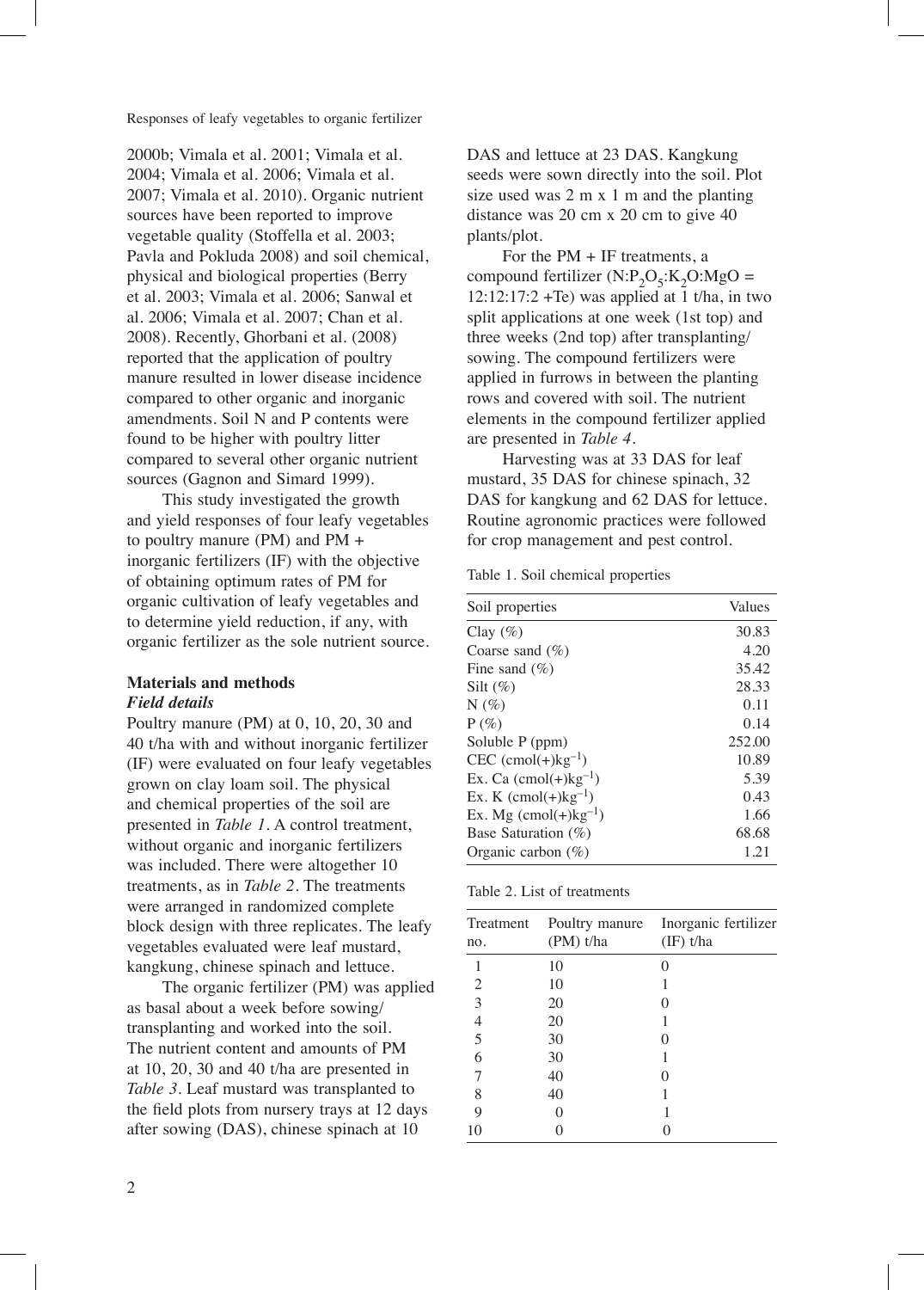| Nutrient              | Content | Nutrient amounts in the four<br>organic rates applied (kg) |           |           |           |  |
|-----------------------|---------|------------------------------------------------------------|-----------|-----------|-----------|--|
|                       |         | 10 t/ha                                                    | $20$ t/ha | $30$ t/ha | $40$ t/ha |  |
| Macronutrient $(\% )$ |         |                                                            |           |           |           |  |
| N                     | 1.80    | 180                                                        | 360       | 540       | 720       |  |
| P                     | 2.86    | 286                                                        | 572       | 858       | 1144      |  |
| K                     | 2.54    | 254                                                        | 508       | 762       | 1016      |  |
| Ca                    | 13.3    | 1330                                                       | 2660      | 3990      | 5320      |  |
| Mg                    | 1.09    | 109                                                        | 218       | 327       | 436       |  |
| Micronutrient (ppm)   |         |                                                            |           |           |           |  |
| Mn                    | 591     | 5.91                                                       | 11.82     | 17.73     | 23.64     |  |
| Fe                    | 2014    | 20.14                                                      | 40.28     | 60.42     | 80.56     |  |
| Cu                    | 53      | 0.53                                                       | 1.06      | 1.59      | 2.12      |  |
| Zn                    | 489     | 4.89                                                       | 9.78      | 14.67     | 19.56     |  |
| B                     | 29      | 0.29                                                       | 0.58      | 0.87      | 1.16      |  |

Table 3. Nutrient content of poultry manure (PM)

| Table 4. Nutrients in compound fertilizer |  |  |
|-------------------------------------------|--|--|
|                                           |  |  |

|    | Nutrient Content<br>(%) | Nutrients in one tonne<br>compound fertilizer (kg) |
|----|-------------------------|----------------------------------------------------|
| N  | 12.                     | 120                                                |
| P  | 5.28                    | 52.8                                               |
| K  | 14.1                    | 141                                                |
| Mg | 12                      | 12                                                 |

# *Data recording*

Plant height was measured at intervals starting at 24 days after sowing (DAS) for leaf mustard, 22 DAS for kangkung and chinese spinach, and 48 DAS for lettuce. Leaf number was counted for leaf mustard and lettuce only. Fresh yield and plant number at harvest were recorded for all the vegetables.

### *Statistical analysis*

Data obtained were subjected to statistical analysis using analysis of variance procedures to test the significant effect of all the variables investigated. Means were separated by the least significant difference (LSD) method using SAS statistical package. Regression analysis was used to obtain the optimum rate of organic fertilizer.

### **Results and discussion** *Plant height*

Plant height at various stages of growth is presented in *Table 5* for leaf mustard, kangkung, chinese spinach and lettuce.

**Leaf mustard** The height of leaf mustard at 24 DAS ranged from 16.9 to 21.3 cm. Plant height at 30 t/ha PM + IF  $(21.3 \text{ cm})$ was significantly higher than the control (16.9 cm). At 32 DAS the height ranged from 28.8 cm to 42.5 cm and did not differ significantly except for the control. For the tallest plants at 32 DAS (42.5 cm), the increase in height from 24 DAS (20.6 cm) was 21.9 cm or 2.7 cm/day. It can be concluded that the various fertilizer rates, except for the control, did not have much influence on the height of leaf mustard.

**Kangkung** The height of kangkung at 22 DAS ranged from 23.4 cm to 37.3 cm and there were no significant differences between treatments, except for the control. There was rapid growth between 22 DAS and 29 DAS and at the latter date, plant height ranged from 32.3 cm to 50.1 cm. For the tallest plants at 29 DAS (50.1 cm) the height increase from 22 DAS (35.7 cm) was 14.4 cm or 2.1 cm/day. There were, however, no significant differences between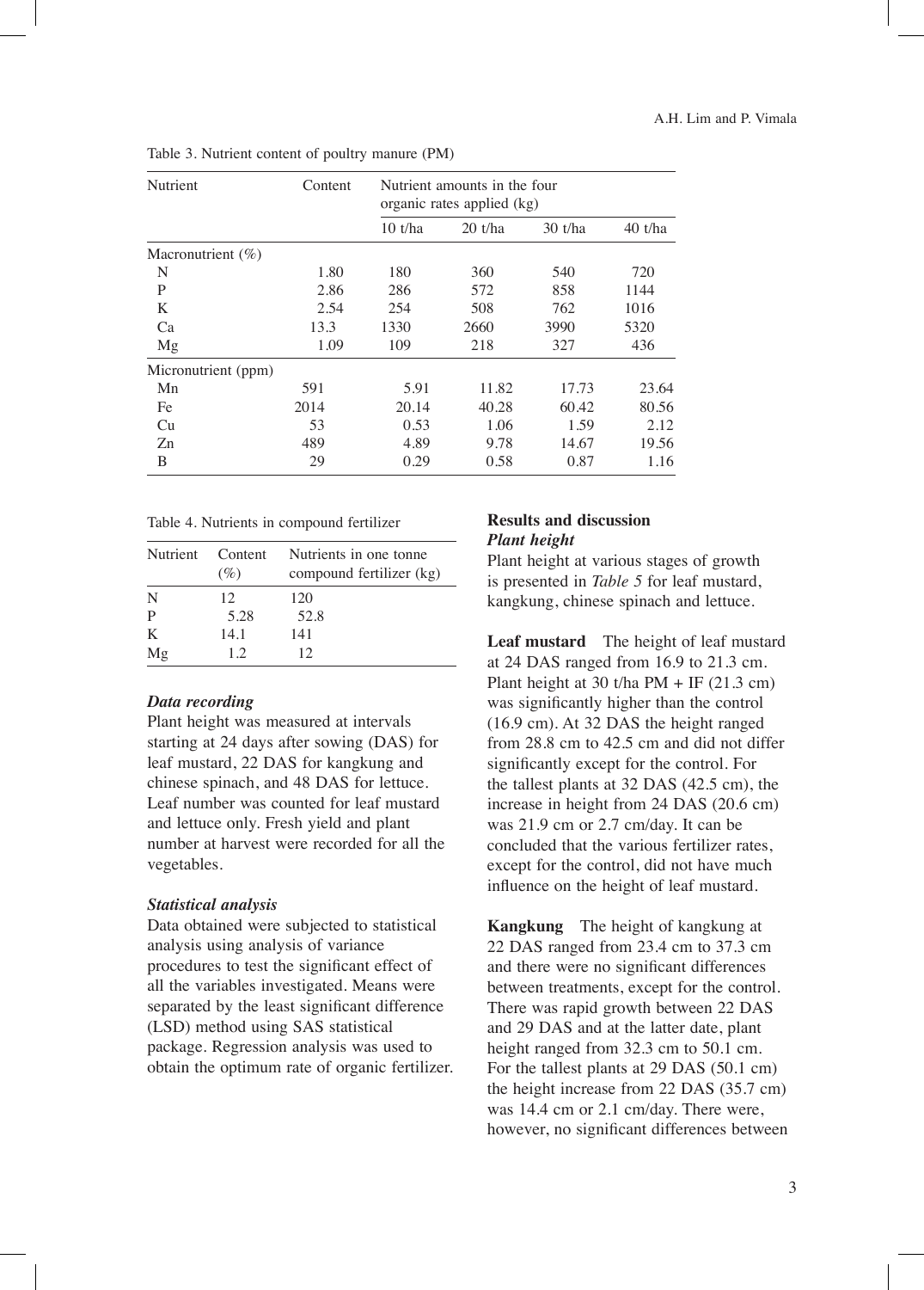| Fertilizer   | treatments $(t/ha)$ | Leaf mustard |       | Kangkung          |       | Chinese spinach |       | Lettuce             |                     |
|--------------|---------------------|--------------|-------|-------------------|-------|-----------------|-------|---------------------|---------------------|
| <b>PM</b>    | IF                  | 24           | 32    | 22                | 29    | 22              | 29    | 48                  | 54                  |
| 10           | $\theta$            | 20.2ab       | 36.4a | 33.7a             | 49.2a | 41.2a           | 74.5a | 26.2a               | 26.4a               |
| 10           | 1                   | 20.6ab       | 42.5a | 33.1a             | 45.0a | 36.3ab          | 68.6a | 19.0abcd            | 19.2abcd            |
| 20           | $\mathbf{0}$        | 20.1ab       | 42.0a | 35.9a             | 47.3a | 40.6a           | 69.2a | 21.6abc             | 21.8abc             |
| 20           | 1                   | 20.5ab       | 42.2a | 35.3a             | 49.1a | 39.8a           | 65.2a | 25.1ab              | 23.6abc             |
| 30           | $\mathbf{0}$        | 19.2ab       | 37.8a | 34.0a             | 49.3a | 44.8a           | 70.9a | 21.6abc             | 21.7abc             |
| 30           | 1                   | 21.3a        | 41.9a | 35.7a             | 50.1a | 41.6a           | 74.0a | 24.8ab              | 25.1ab              |
| 40           | $\mathbf{0}$        | 18.9ab       | 39.7a | 37.3a             | 49.8a | 38.3a           | 67.5a | 24.4ab              | 24.5ab              |
| 40           |                     | 17.8ab       | 40.0a | 31.2ab            | 47.0a | 31.7ab          | 63.7a | 17.5 <sub>bcd</sub> | 17.7 <sub>bcd</sub> |
| $\theta$     | 1                   | 20.5ab       | 40.7a | 31.1ab            | 48.1a | 32.0ab          | 69.5a | 15.5cd              | 15.7cd              |
| $\theta$     | $\theta$            | 16.9b        | 28.8b | 23.4 <sub>b</sub> | 32.3b | 21.8b           | 43.8b | 12.5d               | 12.6d               |
| Mean         |                     | 19.6         | 39.2  | 33.1              | 46.7  | 36.8            | 66.7  | 20.8                | 20.8                |
| Significance |                     | **           | $**$  | *                 | *     | *               | $***$ | $**$                | $\ast$              |
| CV(%)        |                     | 10.9         | 10.5  | 14.9              | 13.2  | 23.5            | 9.5   | 19.1                | 19.9                |

Table 5. Plant height (cm) of vegetables fertilized with various rates of organic (PM) and inorganic (IF) fertilizers at various stages (days after sowing)

PM = Poultry manure; IF = Inorganic fertilizer

\*significant at *p* <0.05; \*\*significant at *p* <0.01

Column means with the same letter (s) are not significantly different

Table 6. Leaf number of leaf mustard and lettuce fertilized with various rates of organic (PM) and inorganic (IF) fertilizers at various growth stages (days after sowing)

| Fertilizer<br>treatments $(t/ha)$ |                |                   | Leaf mustard |                   | Lettuce |                    |  |  |
|-----------------------------------|----------------|-------------------|--------------|-------------------|---------|--------------------|--|--|
| <b>PM</b>                         | IF             | 24                | 32           | 38                | 48      | 54                 |  |  |
| 10                                | $\theta$       | 6.3bc             | 9.7ab        | 12.8ab            | 39.5a   | 40.5a              |  |  |
| 10                                |                | 6.5 <sub>bc</sub> | 9.8ab        | 11.5abc           | 28.8bc  | 29.7 <sub>bc</sub> |  |  |
| 20                                | $\theta$       | 7.2ab             | 10.3a        | 11.5abc           | 32.5ab  | 33.3abc            |  |  |
| 20                                |                | 5.8c              | 9.3ab        | 13.7a             | 37.2ab  | 38.2ab             |  |  |
| 30                                | $\theta$       | 7.2ab             | 9.5ab        | 12.5ab            | 35.3ab  | 36.2ab             |  |  |
| 30                                |                | 6.8abc            | 11.0a        | 11.8ab            | 32.8ab  | 33.8ab             |  |  |
| 40                                | $\Omega$       | 7.8a              | 10.5a        | 10.3abc           | 33.8ab  | 34.8ab             |  |  |
| 40                                |                | 6.7abc            | 9.7ab        | 9.0 <sub>bc</sub> | 28.5bc  | 29.5 <sub>bc</sub> |  |  |
| $\Omega$                          |                | 6.2bc             | 9.5ab        | 9.3 <sub>bc</sub> | 23.8cd  | 24.8cd             |  |  |
| $\theta$                          | $\overline{0}$ | 6.3bc             | 8.0b         | 7.5c              | 19.2d   | 19.8d              |  |  |
| Mean                              |                | 6.7               | 9.7          | 11.0              | 31.2    | 32.1               |  |  |
| Significance *                    |                | *                 | *            | **                | $***$   |                    |  |  |
| CV(%)                             |                | 9.6               | 10.6         | 19.2              | 14.6    | 14.7               |  |  |

PM = Poultry manure; IF = Inorganic fertilizer

\*significant at *p* <0.05; \*\*significant at *p* <0.01

Column means with the same letter (s) are not significantly different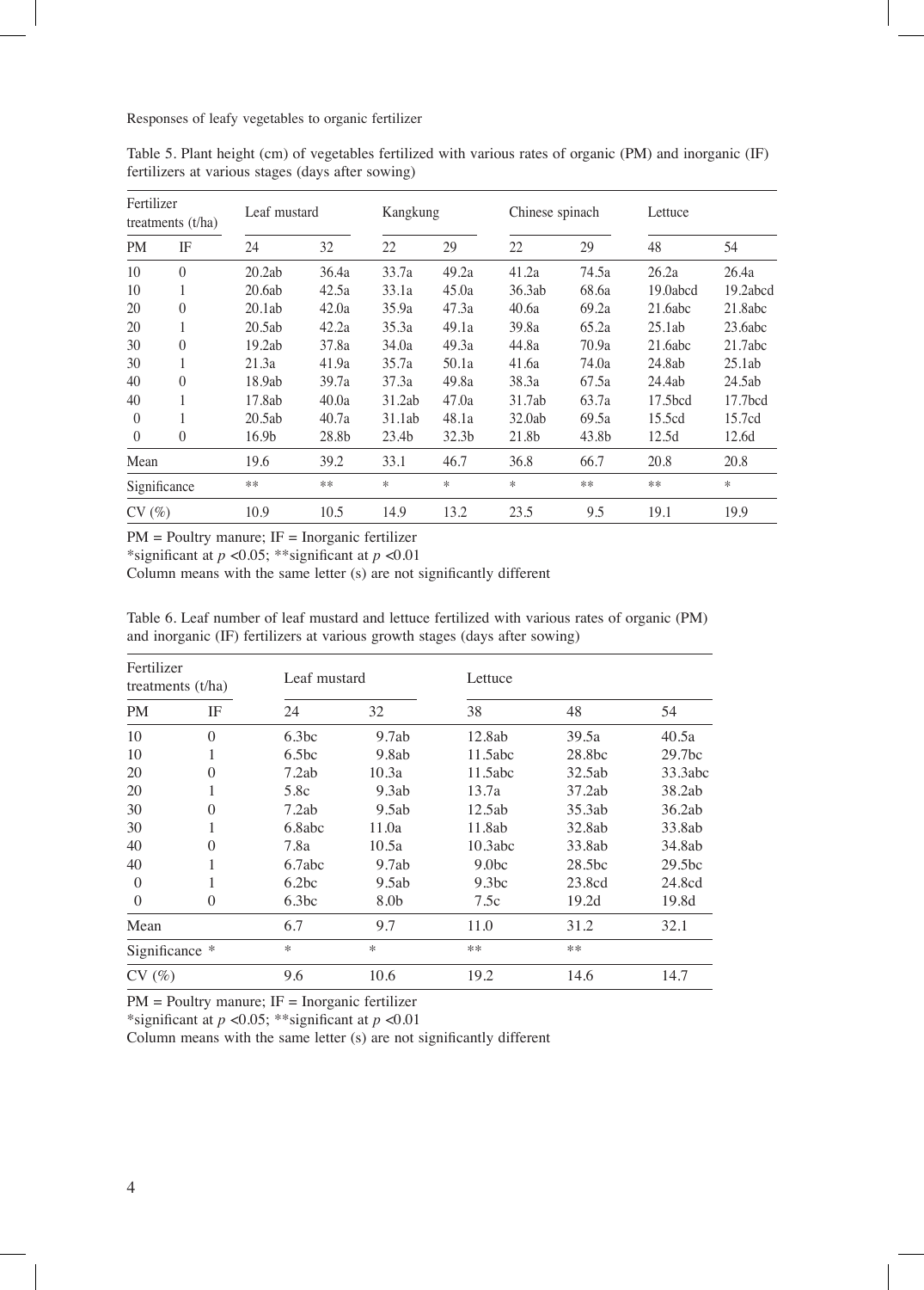the treatments, with the exception of the control treatment, which received no organic or inorganic fertilizer. It appears that the various fertilizer rates did not have much effect on the height of kangkung.

**Chinese spinach** This was the tallest of the four vegetables evaluated and the height at 22 DAS ranged from 21.8 cm to 44.8 cm. Similar to kangkung, there was rapid growth between 22 and 29 DAS, with height at the 29 DAS ranging from 43.8 cm to 74.5 cm. The tallest plants at 29 DAS (74.5 cm) showed an increase in height of 33.3 cm from 22 DAS (41.2 cm) or 4.8 cm/ day, rendering chinese spinach the fastest growing of the four vegetables evaluated. At both dates, there were no significant differences in the height of the vegetables between treatments except for the control. Again it was observed that fertilizer rates with the exception of the control did not appear to influence the height of chinese spinach.

**Lettuce** The height of lettuce ranged from 12.5 cm to 26.2 cm at 48 DAS and from 12.6 cm to 26.4 cm at 54 DAS. Though some significant differences were obtained, no clear trend could be discerned. The lowest height was obtained with the control treatment (0 0) followed by the inorganic only treatment (0 1) and the tallest plants were obtained with 10 t/ha PM as the sole nutrient source.

### *Leaf number*

The mean leaf number/plant is presented in *Table 6* for leaf mustard and lettuce.

**Leaf mustard** Leaf number at 24 DAS ranged from 5.8 to 7.8. All organic only treatments showed comparable or higher leaf number than the control and IF alone, but was generally not significantly different. At 32 DAS the leaf number ranged from 8.0 to 11.0. The PM only treatment gave comparable or higher leaf number (9.5–10.5) compared to IF alone (9.5). There were no

significant differences between PM + IF and PM only, indicating that PM as the sole nutrient source can sustain growth just as well as PM + IF.

The mean leaf number for leaf mustard at 24 DAS and 32 DAS was 6.7 and 9.7 respectively. Though there were some significant differences between treatments no clear trend could be discerned.

**Lettuce** The mean leaf number for lettuce increased from 11.0 at 38 DAS to 31.2 at 48 DAS, indicating rapid growth (2.1 leaves/ day) during this period. The mean leaf number increased just slightly to 32.1 at 54 DAS indicating no new leaf growth and some leaf senescence. The control treatment (0 0) gave significantly lower leaf number compared to the other treatments at 48 and 54 DAS but was not significantly lower than the inorganic only treatment (0 1). All PM only treatments at 38 DAS (10.3–12.8), 48 DAS (32.5–39.5) and 54 DAS (33.3–40.5), showed higher leaf number than the IF and control treatments, indicating that using organic fertilizer alone can provide sufficient nutrients for good plant growth at all stages.

# *Plot yield*

The mean yield/plot for the various treatments are presented in *Table 7*.

**Leaf mustard** Fertilizers had a significant effect on yield/plot with the highest yield (7.4 kg/plot) obtained with 30 t/ha PM and 1 t/ha IF. Generally, higher yields were obtained with poultry manure (PM) + inorganic fertilizer (IF) compared to only PM at all rates, except at 40 t/ha PM. At this highest rate of organic input, the addition of IF had a deleterious effect on yield, probably due to salt toxicity. This is not surprising, considering the large amounts of nutrients from the organic and inorganic fertilizers applied (*Tables 3–4*). It is interesting to note that PM as the sole nutrient source at 20, 30 and 40 t/ha gave higher yields (5.4–6.0 kg/plot) compared to IF alone (5.1 kg/plot), indicating that organic fertilizer as the sole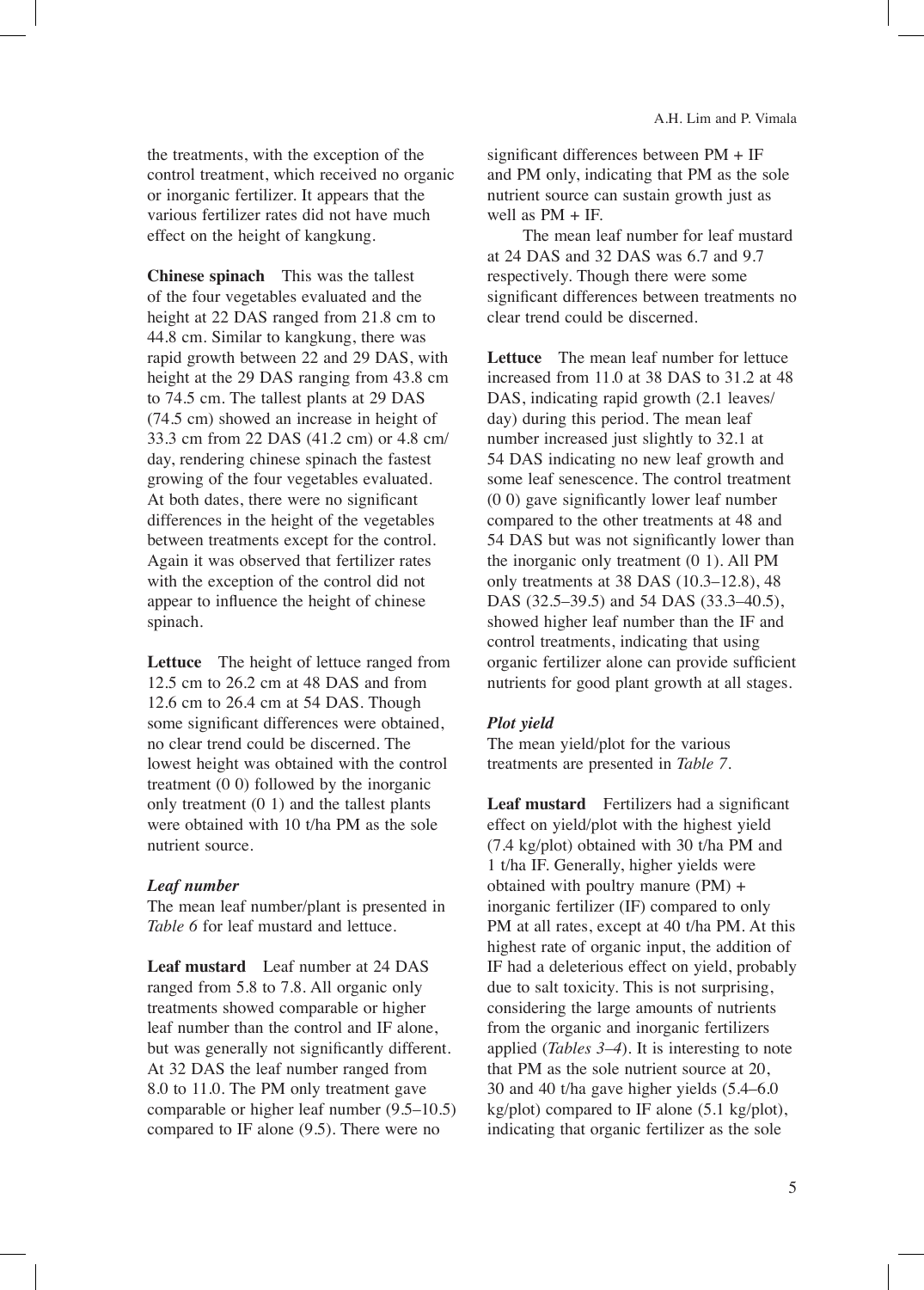| Fertilizer         |          |                   |                  |                  |                  |  |
|--------------------|----------|-------------------|------------------|------------------|------------------|--|
| treatment $(t/ha)$ |          | Leaf mustard      | Kangkung         | Chinese spinach  | Lettuce          |  |
| <b>PM</b>          | IF       |                   |                  |                  |                  |  |
| 10                 | $\Omega$ | 4.6c              | 6.4a             | 5.5 <sub>b</sub> | 8.2a             |  |
| 10                 |          | 6.6ab             | 6.1a             | 6.6ab            | 5.3ab            |  |
| 20                 | 0        | 6.0abc            | 5.9a             | 7.0ab            | 6.7ab            |  |
| 20                 |          | 6.7ab             | 7.7a             | 9.3a             | 8.3a             |  |
| 30                 | $\theta$ | 5.4bc             | 7.4a             | 9.2a             | 8.4a             |  |
| 30                 |          | 7.4a              | 8.3a             | 9.6a             | 8.1a             |  |
| 40                 | 0        | 5.7 <sub>bc</sub> | 6.5a             | 8.6ab            | 8.0a             |  |
| 40                 |          | 5.4bc             | 6.5a             | 6.4ab            | 5.2ab            |  |
| $\mathbf{0}$       |          | 5.1bc             | 5.6a             | 7.2ab            | 4.1 <sub>b</sub> |  |
| $\theta$           | $\Omega$ | 2.3d              | 2.1 <sub>b</sub> | 2.1c             | 3.4 <sub>b</sub> |  |
| Mean               |          | 5.5               | 6.2              | 7.2              | 6.6              |  |
| Significance       |          | **                | $\ast$           | **               | $\ast$           |  |
| <b>CV</b>          |          | 15.6              | 25.9             | 25.5             | 28.9             |  |
|                    |          |                   |                  |                  |                  |  |

Table 7. Yield (kg/plot) of vegetables fertilized with various rates of organic (PM) and inorganic fertilizers (IF)

 $PM =$  Poultry manure;  $IF =$  Inorganic fertilizer;

\*significant at *p* <0.05; \*\*significant at *p* <0.01

Column means with the same letter (s) are not significantly different

source of nutrients need not necessarily give reduced yields, as generally perceived. Though high levels of nutrients are present in 10 t/ha PM (*Table 3*), the low availability of nutrients from organic sources renders 10 t/ha PM insufficient for good yields of leaf mustard. Generally only 30% N, 20% P and 30–50 % K is available from organic nutrient sources (Dierolf et al. 2001). Based on these availability figures, 10 t/ha would provide only 54 kg N, 57 kg P and 76 kg K/ha which clearly are insufficient compared to the nutrients found in 1 t/ha inorganic fertilizer and the higher rates of poultry manure (*Tables 3–4*).

**Kangkung** All the fertilizer rates gave significantly higher yield/plot (5.6–8.3 kg) compared to the control (2.1 kg) but there were no significant differences among the rates. Higher yields were obtained with PM + IF compared to only IF at all rates of PM. But at 40 t/ha PM, there was no difference in yield (6.5 kg vs 6.5 kg). Poultry manure as the sole nutrient source even at 10 t/ha gave better yields (6.4 kg/

plot) than inorganic fertilizer alone (5.6 kg/ plot), again indicating that organic fertilizer as the sole source of nutrients, applied at the right dosage, can give yields comparable to inorganic fertilizer (*Table 7*).

**Chinese spinach** All the fertilizer rates gave significantly higher yields (5.5–9.6 kg/ plot), compared to the control (2.1 kg/plot). As expected, and similar to leaf mustard and kangkung, higher yields were obtained with PM + IF, compared to only PM at all rates of organic fertilizer, except at 40 t/ha, when the addition of IF depressed yields by 30% (*Table 7*). This yield reduction when IF was applied together with 40 t/ha PM is, as explained earlier, attributed to salt toxicity due to the high amounts of nutrients (*Tables 3–4*) from both the organic and inorganic sources. Again, 10 t/ha organic fertilizer was insufficient giving only 5.5 kg/plot compared to 7.2 kg/plot with IF alone. At 20 t/ha (20 0), PM gave comparable yields  $(7.0 \text{ kg})$  to 1 t/ha  $(0 1)$ IF (7.2 kg), further confirming that good yields can be obtained with organic sources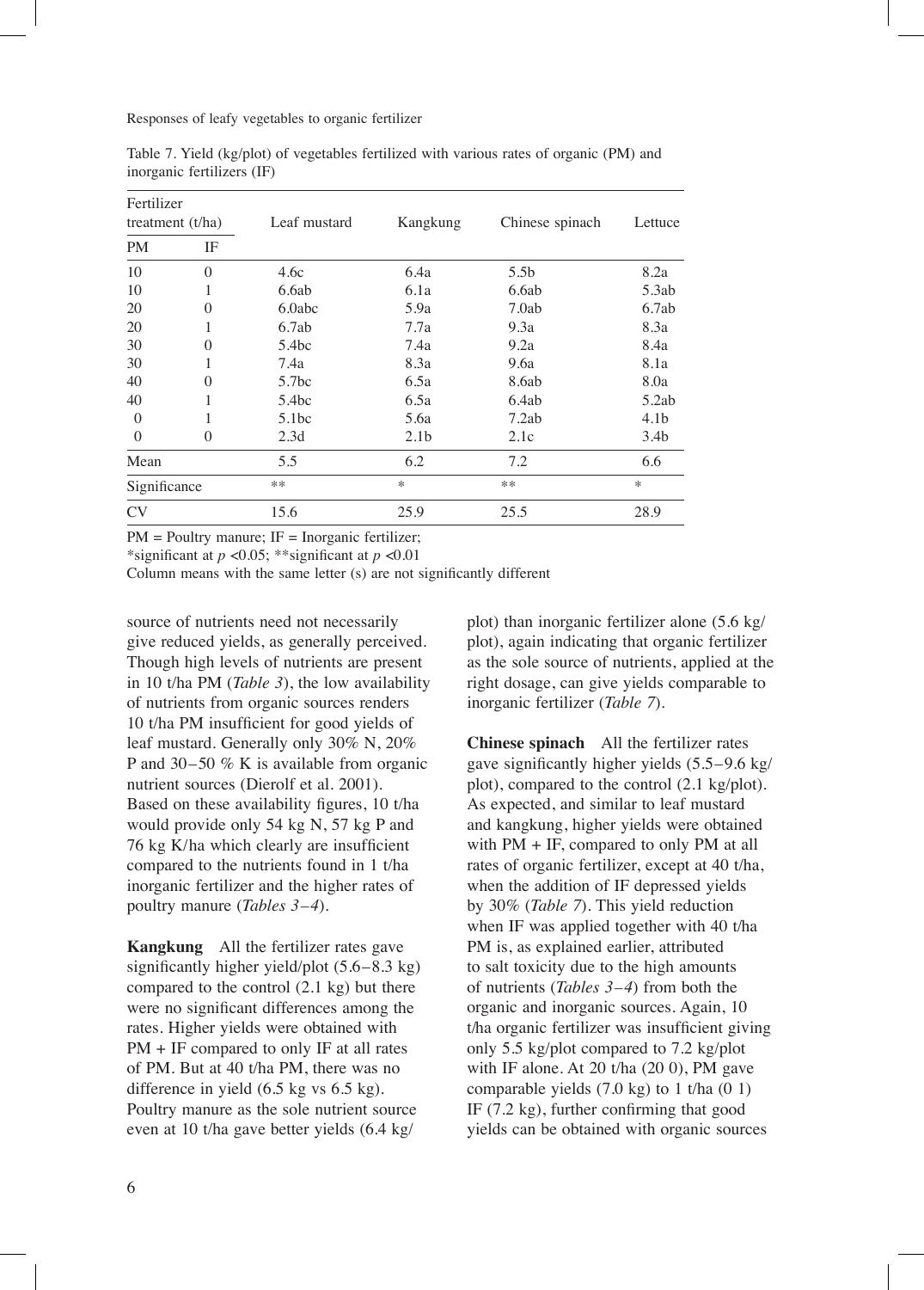as the sole source of nutrients if sufficient amounts are applied. It is emphasized that in organic cultivation, the rate of organic fertilizer required can be 10 to 30 folds, or even higher, than the recommended rate of inorganic fertilizer. As discussed earlier, though high rates of organic fertilizers are required, profitable returns are possible in organic cultivation because of the premium price of organic produce, which can range from 2–4 times the price of conventional produce.

**Lettuce** This vegetable gave better yields with PM at all rates  $(6.7–8.4 \text{ kg/plot})$ compared to inorganic fertilizer only, and even compared to PM + IF at almost all rates of application (*Table* 7). For example, PM at 10 t/ha as the sole nutrient source gave higher yields (8.2 kg) than IF only  $(4.1 \text{ kg})$ , and PM + IF at 10 t/ha  $(5.3 \text{ kg})$ , 30 t/ha  $(8.1 \text{ kg})$  and  $40$  t/ha  $(5.2 \text{ kg})$ . Previous studies (Lathiff and Maraikar 2003; Sanwal et al. 2006) too have reported comparable or higher yields of vegetables when grown with organic nutrient sources than with

chemical fertilizers. As obtained for the other vegetables, 40 t/ha PM + IF depressed yields. Using the nutrient availability data of Dierolf et al. (2001), 20 t/ha PM would  provide 108 kg N, 114 kg P and 152  kg K/ha (*Table 3*). It is interesting to note that these values, with the exception of P, are comparable to the 120 kg N, 53 kg P and 141 kg K/ha provided by the application of 1 t/ha of inorganic fertilizer, underscoring the fact that yields are very much directly dependent on the nutrients available and not on the nutrients applied. As poultry manure is the most common organic source of nutrients in Malaysia it is suggested that studies on its nutrient availability be conducted.

### *Yield/plant*

The mean yield/plant for the various treatments are presented in *Table 8.* Generally, the yield/plant showed similar treatment differences as yield/plot for all the four vegetables.

| Fertilizer<br>treatment $(t/ha)$ |          | Leaf mustard        | Kangkung | Chinese spinach    | Lettuce            |
|----------------------------------|----------|---------------------|----------|--------------------|--------------------|
| <b>PM</b>                        | IF       |                     |          |                    |                    |
| 10                               | $\Omega$ | 114.2c              | 160.4a   | 145.6 <sub>b</sub> | 205.4a             |
| 10                               |          | 165.0ab             | 152.5a   | 173.1ab            | 131.3ab            |
| 20                               | $\Omega$ | 149.6abc            | 147.9a   | 184.7ab            | 166.3ab            |
| 20                               |          | 167.5ab             | 192.9a   | 243.4a             | 207.1a             |
| 30                               | $\Omega$ | 135.4bc             | 185.0a   | 242.8a             | 209.6a             |
| 30                               |          | 185.0a              | 206.3a   | 252.9a             | 202.9a             |
| 40                               | 0        | 141.3bc             | 161.7a   | 226.4ab            | 200.9a             |
| 40                               |          | 135.0bc             | 162.5a   | 167.5ab            | 129.2ab            |
| $\Omega$                         |          | 126.3 <sub>bc</sub> | 140.4a   | 190.4ab            | 103.3 <sub>b</sub> |
| $\theta$                         | 0        | 57.5d               | 52.1b    | 56.2c              | 83.8b              |
| Mean                             |          | 137.7               | 156.2    | 188.3              | 164.0              |
| Significance                     |          | **                  | $\ast$   | **                 | $\ast$             |
| $CV\%$                           |          | 15.6                | 25.9     | 25.5               | 28.0               |

Table 8. Yield (g/plant) of vegetables fertilized with various rates of organic fertilizer with and without addition of inorganic fertilizer

 $PM =$  Poultry manure;  $IF =$  Inorganic fertilizer

\*significant at *p* <0.05; \*\*significant at *p* <0.01

Column means with the same letter (s) are not significantly different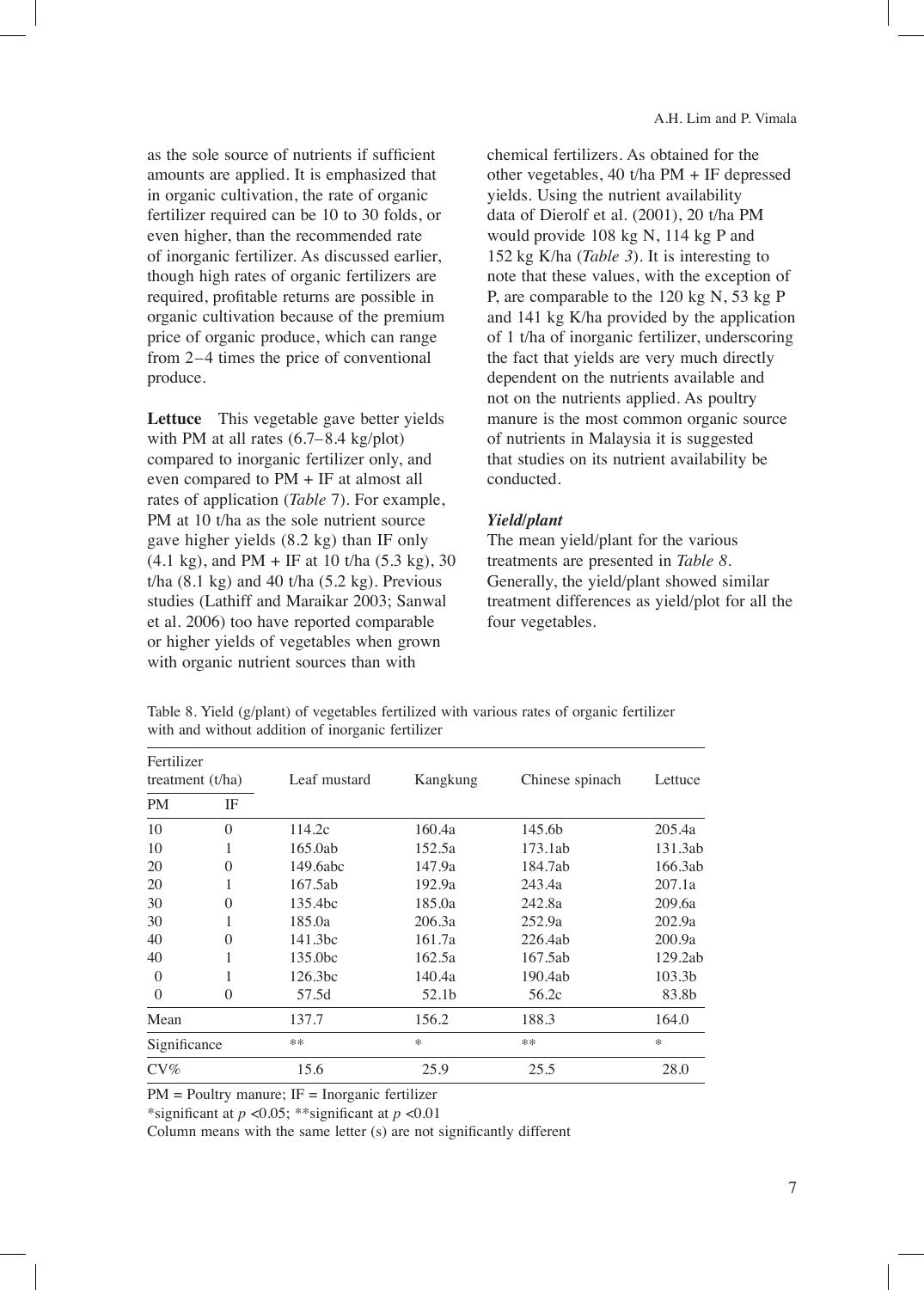**Leaf mustard** Significant differences were obtained between the treatments. The yield/ plant ranged from 57.5g (control) to 185.0 g (30 t/ha PM + IF). Generally, at each level of PM higher yields/plant were obtained when IF was added, except at 40 t/ha. The mean yield/plant obtained was 137.7 g.

**Kangkung** There was no significant difference in yield/plant between any of the treatments, except for the control. The yield/ plant ranged from 52.1 g to 206.3 g (30 t/ha PM + IF) and the mean yield/plant obtained was 156.2 g.

**Chinese spinach** Significant differences were obtained between the treatments. Yield ranged from 56.2 g (control) to 252.9 g (30 t/ha  $PM + IF$ ). The mean yield obtained was 188.3 g. It is interesting to note that the yields from the control plots were similar for leaf mustard (57.5 g), kangkung (52.1 g) and Chinese spinach (56.2 g) indicating a similar ability to uptake nutrients from the soil. It is also interesting to note that the highest yields for the above three vegetables were from the same treatment i.e. 30 t/ha  $PM + IF$ .

**Lettuce** The yields ranged from 83.8 g (control) to 209.6 g/plant (30 t/ha PM). The mean yield was 164.0 g/plant. The control plot gave higher yields (83.8 g/plant) of lettuce compared to leaf mustard (57.5 g/plant), kangkung (52.1 g/plant) and chinese spinach (56.2 g/plant) perhaps reflecting a more efficient ability of lettuce roots to extract inherent soil nutrients. Root and other physiological studies are, however, needed to explain the 50–60% higher yield of lettuce compared to the other vegetables in the control plots.

# *Responses of yield (t/ha) to organic fertilizer*

Regression analysis conducted to determine the optimum rate of organic fertilizer for all vegetables showed a quadratic effect on the yields (*Figures 1a–d*).

The yield response of leaf mustard can be represented by the equation  $Y = -0.0144x^{2} + 0.8279x + 8.0304$ , where  $Y =$  yield in t/ha and  $x =$  rate of organic fertilizer applied (*Figure 1a*). The optimum rate of organic fertilizer was 28.75 t/ha and the yield obtained at this rate was 19.93 t/ha. This yield was much higher than the national average for the past 3 years, i.e., 14.43 t/ha (2008), 12.26 t/ha (2009) and 14.60 t/ha (2010) (DOA 2011). Heavy applications of poultry manure have been reported to be detrimental to crops due to the production of organic acids or phenolic compounds (Matzuzaki 1977; Shiga 1997).

For kangkung, the yield response is represented by the equation  $Y = -0.0204x^2$ + 1.1396x + 8.2818 (*Figure 1b*) with optimum rate of organic fertilizer at 27.97 t/ha and yield obtained at 24.13 t/ha. Again this yield is very high compared to the national averages of only 8.78, 9.50 and 8.9 t/ha for the year 2008, 2009 and 2010 respectively (DOA 2011). Thus, organic fertilizer as the sole source of nutrients can indeed give very good yields.

The yield response of chinese spinach to increasing rates of organic fertilizer is represented by the equation  $Y = -0.0174x^2 +$ 1.2521x + 9.0992 (*Figure 1c*). The optimum rate of organic fertilizer applied was 35.98 t/ha with a yield of 29.63 t/ha which was much higher than the national average for 2008 (10.75 t/ha), 2009 (11.18 t/ha) and 2010 (11 t/ha) (DOA 2011).

For lettuce, the yield response is represented by the equation  $Y = -0.0133x^{2} +$ 0.7958x + 15.649 (*Figure 1d*). The optimum rate of organic fertilizer was 29.92 t/ha and the yield obtained at this rate was 24.00 t/ha. The national average yield for lettuce was 11.24 t/ha for year 2008, 16.63 t/ha for year 2009 and 11.51 t/ha for 2010 (DOA 2011) which is much lower than the optimum yield obtained with organic fertilizer in this study.

*Costs and returns from organic production* Organic production can give profitable returns due to the premium price that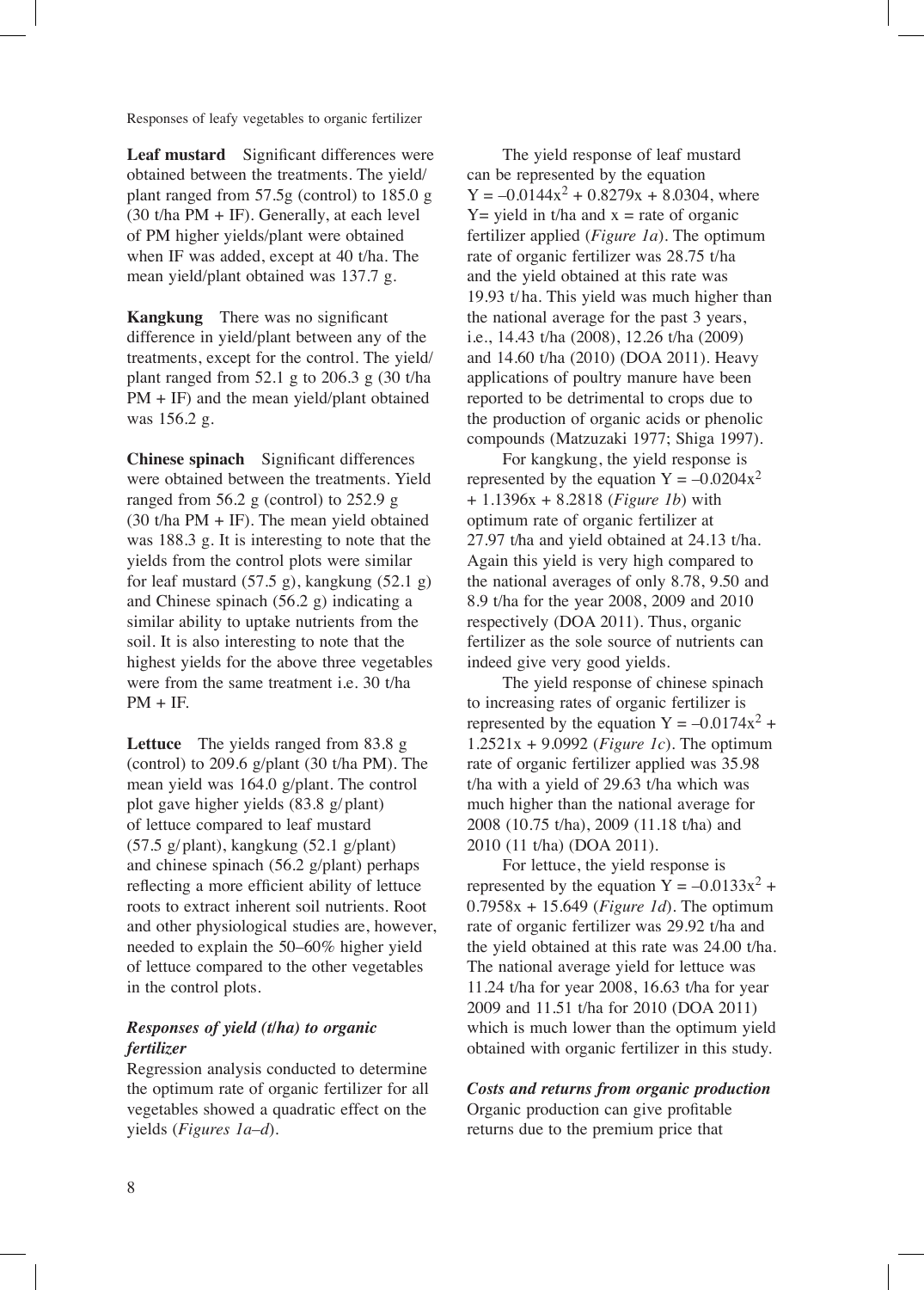A.H. Lim and P. Vimala





*Figure 1a. Yield of leaf mustard vs rate of organic fertilizer applied*



*Figure 1c. Yield of chinese spinach vs rate of organic fertilizer applied*



*Figure 1b. Yield of kangkung vs rate of organic fertilizer applied*

*Figure 1d. Yield of lettuce vs rate of organic* 

| Fertilizer                               | *Experimental<br>Yield (t/ha) | **Gross return       | *** $Cost of$<br>fertilizer | Gross returns after<br>deducting fertilizer cost |
|------------------------------------------|-------------------------------|----------------------|-----------------------------|--------------------------------------------------|
| $30$ t/ha PM<br>30 t/ha PM $+$ 1 t/ha IF | 13.5 t/ha<br>19.8 t/ha        | RM47.250<br>RM35.640 | RM18,000<br>RM19.700        | RM29.250<br>RM15.940                             |
|                                          |                               |                      |                             |                                                  |

Table 9. Costs and returns for leaf mustard using organic vs conventional fertilizers

\*Experiment yield calculated from the yield/plot in *Table 7*

\*\*Farm-gate price of RM3500/t for organic and RM1800/t for non-organic leaf mustard \*\*\*RM600/t for PM and RM1700/t for IF

Source: FAMA Agricultural commodity price report: http://sdvi.fama.net.my/. Dated October 2011

organic produce commands. The returns from using organic fertilizer as the sole nutrient source vs organic + inorganic fertilizer is presented in *Table 9* for leaf mustard, the most widely grown lowland leaf vegetable. The higher gross returns of RM29,250 from the organic leaf-mustard with a yield of 13.5 t/ha, compared to the return of only RM15,940 from using PM + IF with a higher yield of 19.8 t/ha, clearly illustrates the high returns possible from organic production. However, organic vegetable production is very labour intensive compared to conventional production (Vimala 2005) and the higher labour costs incurred can reduce net profits. Nevertheless, higher net returns than conventional production can be obtained.

### **Conclusion**

It is concluded that organic fertilizer as the sole source of nutrients can give yields that are higher or comparable to inorganic fertilizer. Thus, an organic grower need not fear reduced yields, if the correct rate of organic fertilizer is applied. The optimum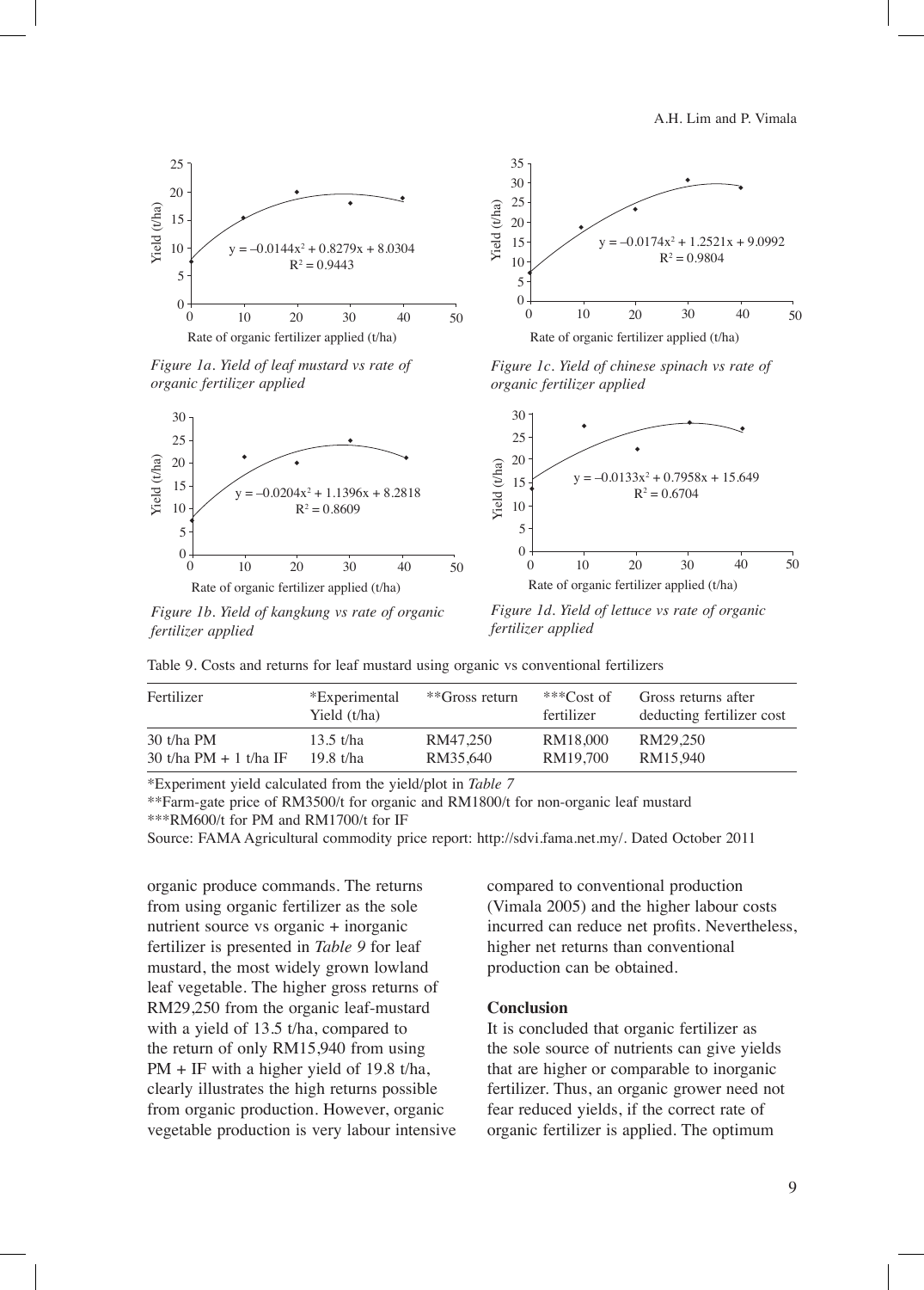rate was about 30 t/ha of poultry manure for leaf mustard, kangkung and lettuce and 36 t/ha for chinese spinach.

#### **Acknowledgement**

The authors would like to thank Mr. Mohd Zain Mustapha and Mr. Mat Hassan Ismail for their assistance in conducting the trials at MARDI Station, Kubang Keranji, Kelantan.

### **References**

- Berry, D., Thicoipe, J.P., Nouaim, R. and Chaussod,  R. (2003). Organic amendments in vegetable crops. Influence on biological activity of soils. Infos-Ctifl. Centre *Technique Interprofessionnel des Fruits et Legumes, Paris, France* 190: 50–53
- Chan, K.Y., Dorahy, C., Wells, T., Fahey, D., Donovan, N., Saleh, F. and Barchia, I. (2008). Use of garden organic compost in vegetable production under contrasting soil P status. *Aust. J. of Agric. Res.* 59(4): 374–382
- DOA (2006). Crop Hectarage Statistics, P. Malaysia. Dept. of Agric. Kuala Lumpur (2011). Crop Statistics Data, Department of Agriculture, Malaysia. Retrieved in Sept.

2011 from http://www.doa.gov.my/web/guest/ data\_perangkaan\_tanaman

- Dierolf, T., Fairhurst, T. and Mutert, E. (2001). Soil fertility kit. *A toolkit for acid, upland soil fertility management in Southeast Asia.*  Food and Agriculture Organisation: PT Jasa Katom; Potash and Phosphate Institute (PPI) and Potash and Phosphate Institute of Canada (PPIC), 149 p.
- Gagnon, B. and Simard, R.R. (1999). Nitrogen and phosphorus release from on-farm and industrial compost. *Canadian J. of Soil Sc.*  79(3): 481–489

Ghorbani, R., Koocheki, A., Jahan, M. and Asadi,  G.A. (2008). Impact of organic amendments and compost extracts on tomato production and storability in agroecological systems. *Agronomy for Sustainable Development* 28(2): 307–311

Lathiff, M.A. and Maraikar, S. (2003). Studies on the performance of some vegetable crops in organic farming systems. *Annals of the Sri Lanka Department of Agriculture* 5: 141–148

Matzuzaki, T. (1977). Studies on the utilization of animal waste in agriculture. *Bull. Agricultural Research Institute of Kanagawa Prefecture* 118: 1–38

Pavla, B. and Pokluda, R. (2008). Influence of alternative organic fertilizers on the antioxidant capacity in head cabbage and cucumber. *Horti Agrobotanici* 36(1): 63–67

- Sanwal, S.K., Laxminarayana, K., Yavdav, D.S.,  Rai, N. and Yadav, R.K. (2006). Food Products Press. Binghampton, USA. *J of Vegetable Sc*. 12(2): 13–26
- Shiga, H. (1997). The decomposition of fresh and composted organic materials in soil. Food and Fertilizer Technology Centre. *Extension Bulletin* 447: 1–14
- Stoffella, P.J., Ozores-Hampton, M., Roe Ne Li, Y.C. and Obreza, T.A. (2003). Compost utilization in vegetable crop production systems. *Acta Horticulturae* 607: 125–128
- Vimala, P. (2005). Nutrient management. In: *Organic vegetable cultivation in Malaysia*  (Aini, Z., Sivapragasam, P., Vimala, P. and Mohamad Roff, M.N., eds.) p. 47–71. Serdang: MARDI
- Vimala, P., Illias, M.K. and Salbiah, H. (2006). Effect of rates of organic fertilizer on growth, yield and nutrient content of cabbage (*Brassica oleracea var. capitata*) grown under shelter. *J. Trop. Agric. and Fd. Sc*. 34(1): 17–25
- Vimala, P., Mah, S.Y., Roff, M.N., Ong, H.K., Salbiah, H. and Wan Rubiah, W.A. (2000a). Organic cultivation of lettuce (*Latuca sativa*). *Proc. Malaysian Soil Sc. Conf.,* 18–20 Apr. 2000, Johor Bahru, p. 105–107. Kuala  Lumpur: MSSS
- Vimala, P., Mah, S.Y., Roff, M.N., Wan Rubiah, W.A. and Salbiah, H. (2000b). Yield and growth performance of organically grown bayam (*Amaranthus* sp.). *Transactions of the Malaysian Soc. of Plt. Physio.* 9: 273–276
- Vimala, P., Melor, R., Ahmad Shokri, O. and Balasubramaniam, P. (2007). Effect of organic and inorganic fertilizers on growth, yield and nutrient content of bird chilli (*Capsicum frutescence*). *J. Trop. Agric. and Fd. Sc.*  35(1): 29–40
- Vimala, P., Roff, M.N., Ahmad Shokri, O. and Lim,  A.H. (2010). Effect of organic fertilizer on the yield and nutrient content of leafmustard (*Brassica juncea*) organically grown under shelter. *J. Trop. Agric. and Fd. Sc*. 38(2): 153–160
- Vimala, P., Salbiah, H., Zahrah, T. and Ruwaida, M. (2001). Yield responses of vegetables to organic fertilizers. *J. Trop. Agric. and Fd. Sc.* 29(1): 17–27
- Vimala, P., Wong, N.C., Salbiah, H. and Aini  Hayati, A.R. (2004). Evaluation of chrysanthemum residue compost for seedling production and cabbage cultivation *J. Trop. Agric. and Fd. Sc.* 32(2): 271–279